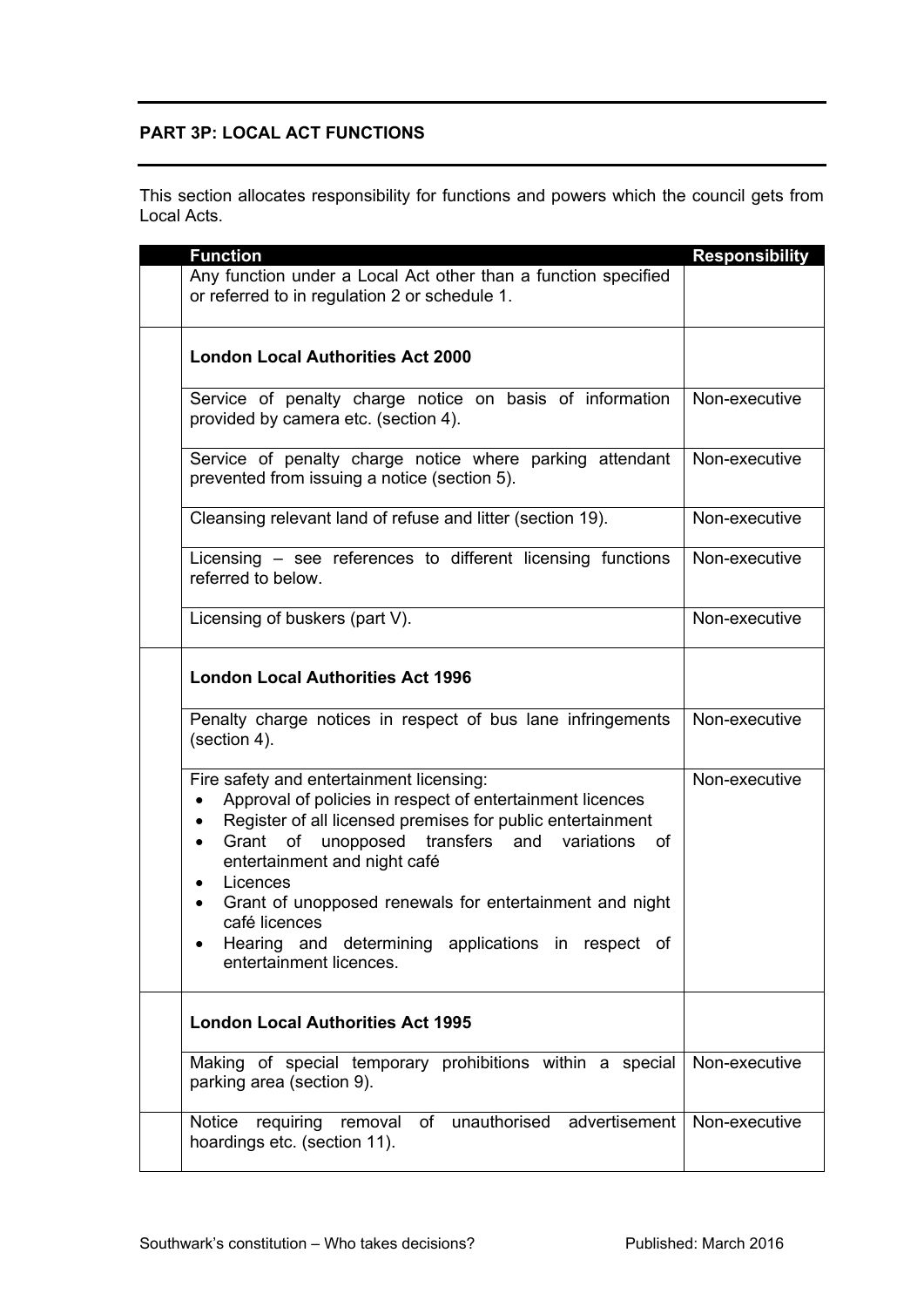| <b>Function</b>                                                                                                                                                                                                                                                                                                                                                                                                                              | <b>Responsibility</b> |
|----------------------------------------------------------------------------------------------------------------------------------------------------------------------------------------------------------------------------------------------------------------------------------------------------------------------------------------------------------------------------------------------------------------------------------------------|-----------------------|
| Notice requiring removal of signs on buildings (section 12).                                                                                                                                                                                                                                                                                                                                                                                 | Non-executive         |
| Appointment of deputies to the fire authority (section 44).                                                                                                                                                                                                                                                                                                                                                                                  | Non-executive         |
| Near beer:<br>Approval of policies<br>$\bullet$<br>Authority to license near beer premises.<br>$\bullet$                                                                                                                                                                                                                                                                                                                                     | Non-executive         |
| <b>London Local Authorities Act 1994</b>                                                                                                                                                                                                                                                                                                                                                                                                     |                       |
| Consent to distribution of free literature (section 4).                                                                                                                                                                                                                                                                                                                                                                                      | Non-executive         |
| Night café licensing:<br>Approval of policies in respect of night café licences<br>Hearing and determination of applications for night café<br>$\bullet$<br>licences<br>Delegation of authority to director to license premises or<br>$\bullet$<br>persons in respect of night cafés.                                                                                                                                                        | Non-executive         |
| Street trading:<br>Regulation of street trading and associated issues<br>$\bullet$<br>Renewal of licences.                                                                                                                                                                                                                                                                                                                                   | Non-executive         |
| Making of regulations relating to dangerous structure fees<br>(section 8).                                                                                                                                                                                                                                                                                                                                                                   | Non-executive         |
| <b>London Local Authorities Act 1991</b>                                                                                                                                                                                                                                                                                                                                                                                                     |                       |
| Removal of distribution containers on the highway (section 22).                                                                                                                                                                                                                                                                                                                                                                              | Non-executive         |
| Licensing of special treatment premises (part II):<br>Approval of policies in respect of special treatment licences<br>Hearing of and determination of applications made to the<br>$\bullet$<br>council in respect of special treatment licences<br>Licensing of premises or persons in respect of special<br>٠<br>treatment establishments<br>To grant unopposed renewals, transfers and variations for<br>٠<br>special treatment licences. | Non-executive         |
| London Local Authorities (No.2) Act 1990                                                                                                                                                                                                                                                                                                                                                                                                     |                       |
| Crime prevention measures (section 5):<br>Crime prevention policies.                                                                                                                                                                                                                                                                                                                                                                         | Non-executive         |
| Restoration of gas and water and electricity.                                                                                                                                                                                                                                                                                                                                                                                                | Non-executive         |
| <b>London Local Authorities Act 1990</b>                                                                                                                                                                                                                                                                                                                                                                                                     |                       |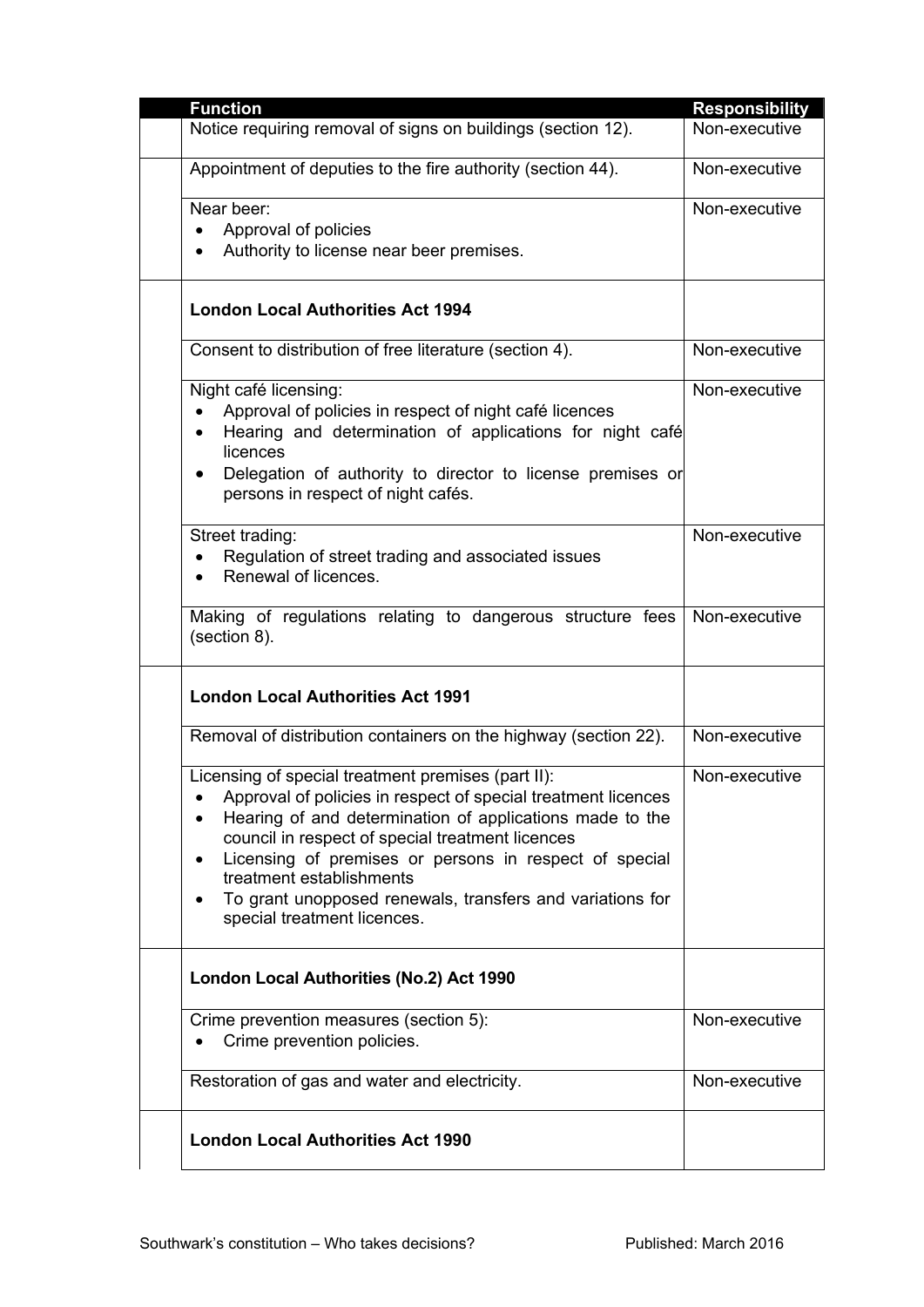|  | <b>Function</b>                                                                                                                                                                                                                   | <b>Responsibility</b> |
|--|-----------------------------------------------------------------------------------------------------------------------------------------------------------------------------------------------------------------------------------|-----------------------|
|  | Removal of shopping or luggage trolleys found in the open air<br>(section 43).                                                                                                                                                    | Non-executive         |
|  | Night café licensing:<br>Approval of policies in respect of night café licences<br>$\bullet$<br>Hearing and determining of applications for night café<br>licences<br>Licensing of premises or persons in respect of night cafés. | Non-executive         |
|  | Street trading:<br>Regulation of street trading and market trading together<br>with the provision, maintenance and management of<br>storage accommodation<br>Policies etc. (see above)<br>$\bullet$<br>Renewal of licences etc.   | Non-executive         |
|  | <b>Greater London Council (General Powers) Act 1986</b>                                                                                                                                                                           |                       |
|  | Consent for demolition of works under street (section 5).                                                                                                                                                                         | Non-executive         |
|  | Consent for construction which causes obstruction to access to<br>vaults and cellars (section 6).                                                                                                                                 | Non-executive         |
|  | Consent for in-filling of vaults and cellars (section 7).                                                                                                                                                                         | Non-executive         |
|  | Powers relating to certain retaining walls (section 8).                                                                                                                                                                           | Non-executive         |
|  | <b>Greater London Council (General Powers) Act 1984</b>                                                                                                                                                                           |                       |
|  | Registration of sleeping accommodation (part IV).                                                                                                                                                                                 | Non-executive         |
|  | Provisions relating to the sale of goods by competitive bidding<br>(part VI) these provisions include the registration of premises or<br>stalls.                                                                                  | Non-executive         |
|  | Power to make charge in respect of approval of plans etc.<br>relating to drains (section 36).                                                                                                                                     | Non-executive         |
|  | Removal of occupants of buildings in vicinity of dangerous<br>structures etc. (section 38).                                                                                                                                       | Non-executive         |
|  | <b>Greater London Council (General Powers) Act 1982</b>                                                                                                                                                                           |                       |
|  | Determination of charges for London Building Acts, consents<br>etc. (section 3).                                                                                                                                                  | Non-executive         |
|  | <b>Greater London Council (General Powers) Act 1981</b>                                                                                                                                                                           |                       |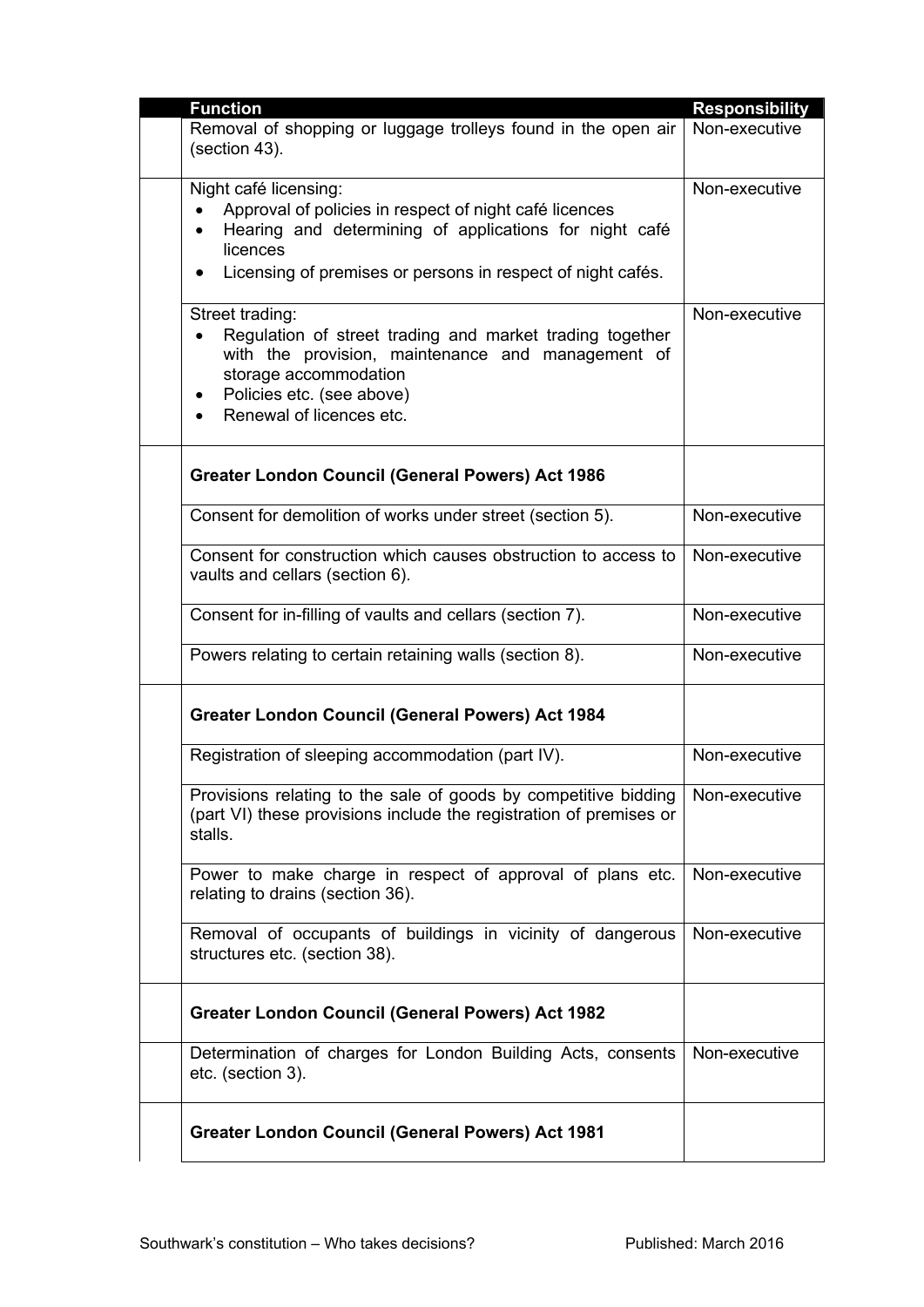| <b>Function</b>                                                              | <b>Responsibility</b> |
|------------------------------------------------------------------------------|-----------------------|
| by borough council<br>relating to control<br>of<br>Provisions                | Non-executive         |
| overcrowding in certain hostels - this includes the ability of the           |                       |
| council to serve notices (part IV).                                          |                       |
|                                                                              |                       |
|                                                                              |                       |
| <b>Greater London Council (General Powers) Act 1979</b>                      |                       |
| Control of Browntail moth (section 8).                                       | Non-executive         |
|                                                                              |                       |
| Licensing of entertainment booking offices (section 5).                      | Non-executive         |
|                                                                              |                       |
|                                                                              |                       |
| <b>Greater London Council (General Powers) Act 1976</b>                      |                       |
|                                                                              |                       |
| Power to extinguish rights of interment in cemeteries                        | Non-executive         |
| (section 9).                                                                 |                       |
|                                                                              |                       |
| <b>Greater London Council (General Powers) Act 1975</b>                      |                       |
|                                                                              |                       |
| Power to establish foreign loans reserve fund.                               | Non-executive         |
|                                                                              |                       |
|                                                                              |                       |
| <b>Greater London Council (General Powers) Act 1974</b>                      |                       |
|                                                                              |                       |
| Prohibition of person entering upon grass verges (section 14[2]).            | Non-executive         |
| Authorisation of parking on verges (section 15[4]).                          | Non-executive         |
|                                                                              |                       |
|                                                                              |                       |
| <b>Greater London Council (General Powers) Act 1973</b>                      |                       |
|                                                                              |                       |
| Removal of vehicles for street cleansing (section 21).                       | Non-executive         |
|                                                                              |                       |
| Closure of unsanitary food premises and stalls - the council may             | Non-executive         |
| seek an order from the court for the closure of premises (section<br>$30$ ). |                       |
|                                                                              |                       |
|                                                                              |                       |
| <b>Greater London Council (General Powers) Act 1972</b>                      |                       |
|                                                                              |                       |
| Contributions in respect of railings (section 18).                           | Non-executive         |
|                                                                              |                       |
| Restoration of gas and electricity services (section 19).                    | Non-executive         |
|                                                                              |                       |
| <b>Greater London Council (General Powers) Act 1970</b>                      |                       |
|                                                                              |                       |
| Licences to erect scaffolding (section 15).                                  | Non-executive         |
|                                                                              |                       |
|                                                                              |                       |
| <b>Greater London Council (General Powers) Act 1969</b>                      |                       |
|                                                                              |                       |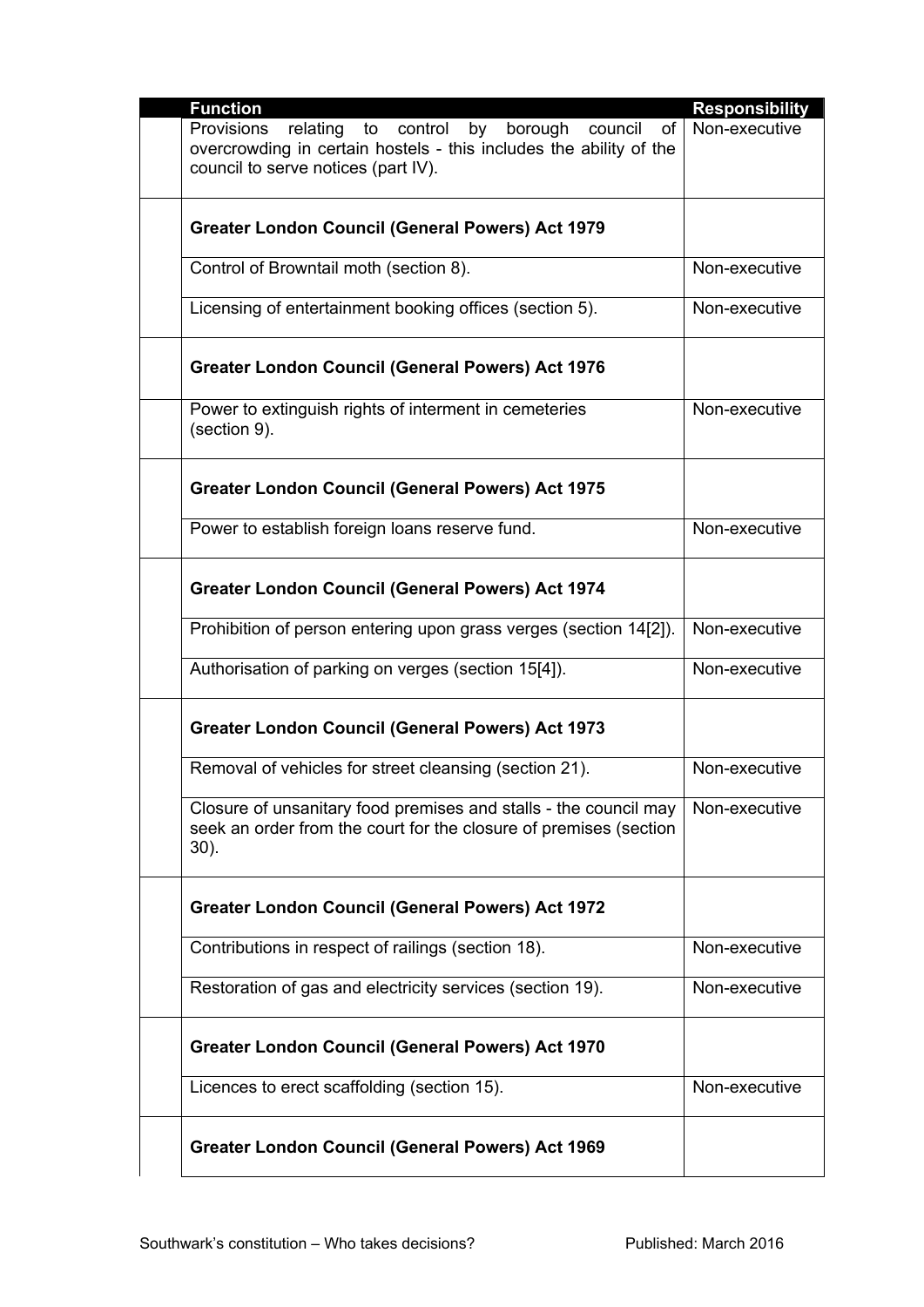| <b>Function</b>                                                                                                                                | <b>Responsibility</b> |
|------------------------------------------------------------------------------------------------------------------------------------------------|-----------------------|
| Walkways - There are various provisions in this Act, including<br>the provision and declaration of walkways under section 11 (part<br>$III$ ). | Non-executive         |
| <b>Greater London Council (General Powers) Act 1966</b>                                                                                        |                       |
| Licensing of public exhibitions etc. (section 21).                                                                                             | Non-executive         |
| <b>London County Council (General Powers) Act 1963</b>                                                                                         |                       |
| Boundary walls (section 6).                                                                                                                    | Non-executive         |
| Acquisition of easements etc. (section 8).                                                                                                     | Non-executive         |
| Underpinning of houses near a street improvement<br>(section 9).                                                                               | Non-executive         |
| Approval of trade refuse disposal facilities (section 11).                                                                                     | Non-executive         |
| Provision of shops etc. in subways (section 14)                                                                                                | Non-executive         |
| Power to provide illumination, floodlighting etc. (section 17).                                                                                | Non-executive         |
| <b>London County Council (General Powers) Act 1962</b>                                                                                         |                       |
| Service of notices for prevention of flooding etc. (section 17).                                                                               | Non-executive         |
| <b>London County Council (General Powers) Act 1960</b>                                                                                         |                       |
| Restriction of vehicular access to and from street improvements<br>(council may make application to minister) (section 13).                    | Non-executive         |
| <b>London County Council (General Powers) Act 1959</b>                                                                                         |                       |
| Acquisition of land for the purpose of providing facilities for<br>storage etc. of horticultural produce (section 12).                         | Non-executive         |
| Provision of accommodation and charges (section 13).                                                                                           | Non-executive         |
| Power to lease and enter into agreements (section 14).                                                                                         | Non-executive         |
| <b>London County Council (General Powers) Act 1957</b>                                                                                         |                       |
| Provision of advances for erection etc. of buildings (section 78).                                                                             | Non-executive         |
| Removal of bottles from streets (section 81).                                                                                                  | Non-executive         |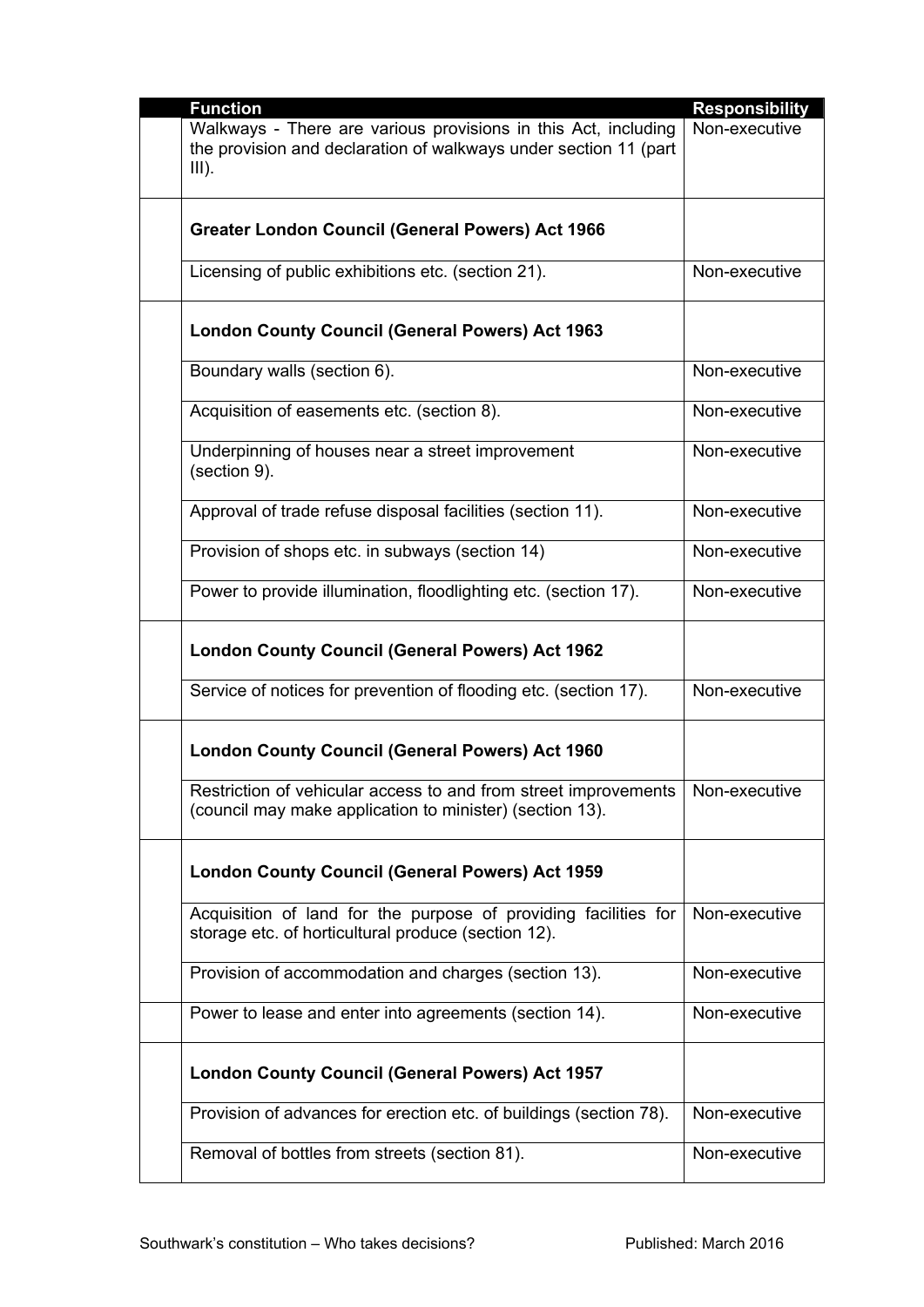| <b>Function</b>                                                                                                         | <b>Responsibility</b> |
|-------------------------------------------------------------------------------------------------------------------------|-----------------------|
| <b>London County Council (General Powers) Act 1956</b>                                                                  |                       |
| By-laws as to artificial lighting of common staircases<br>(section 63).                                                 | Non-executive         |
| <b>London County Council (General Powers) Act 1955</b>                                                                  |                       |
| Powers of borough councils to maintain burial grounds (section<br>$36$ ).                                               | Non-executive         |
| Return of library books etc. (section 37).                                                                              | Non-executive         |
| Recovery by borough councils of expenses of fencing certain<br>lands (section 39).                                      | Non-executive         |
| <b>London County Council (General Powers) Act 1954</b>                                                                  |                       |
| Defacement of streets with slogans etc. (powers of removal)<br>(section 20).                                            | Non-executive         |
| <b>London County Council (General Powers) Act 1953</b>                                                                  |                       |
| Powers to sanitary authority to cleanse aged and feeble persons<br>in their homes (section 43).                         | Non-executive         |
| <b>London County Council (General Powers) Act 1951</b>                                                                  |                       |
| Expenses of councils in connection with ceremonies etc.<br>(section 32).                                                | Non-executive         |
| Improvement of roadside amenities etc. by borough councils<br>(section 3).                                              | Non-executive         |
| storage etc. for accommodation for<br>provide<br>Power<br>to<br>costermongers etc. (section 35).                        | Non-executive         |
| <b>London County Council (General Powers) Act 1949</b>                                                                  |                       |
| Supply of heat (part II).                                                                                               | Non-executive         |
| <b>London County Council (General Powers) Act 1947</b>                                                                  |                       |
| Maintenance of forecourts to which public have access - council<br>has power to serve improvement notices (section 43). | Non-executive         |
| Fencing of dangerous lands in or near streets (section 44).                                                             | Non-executive         |